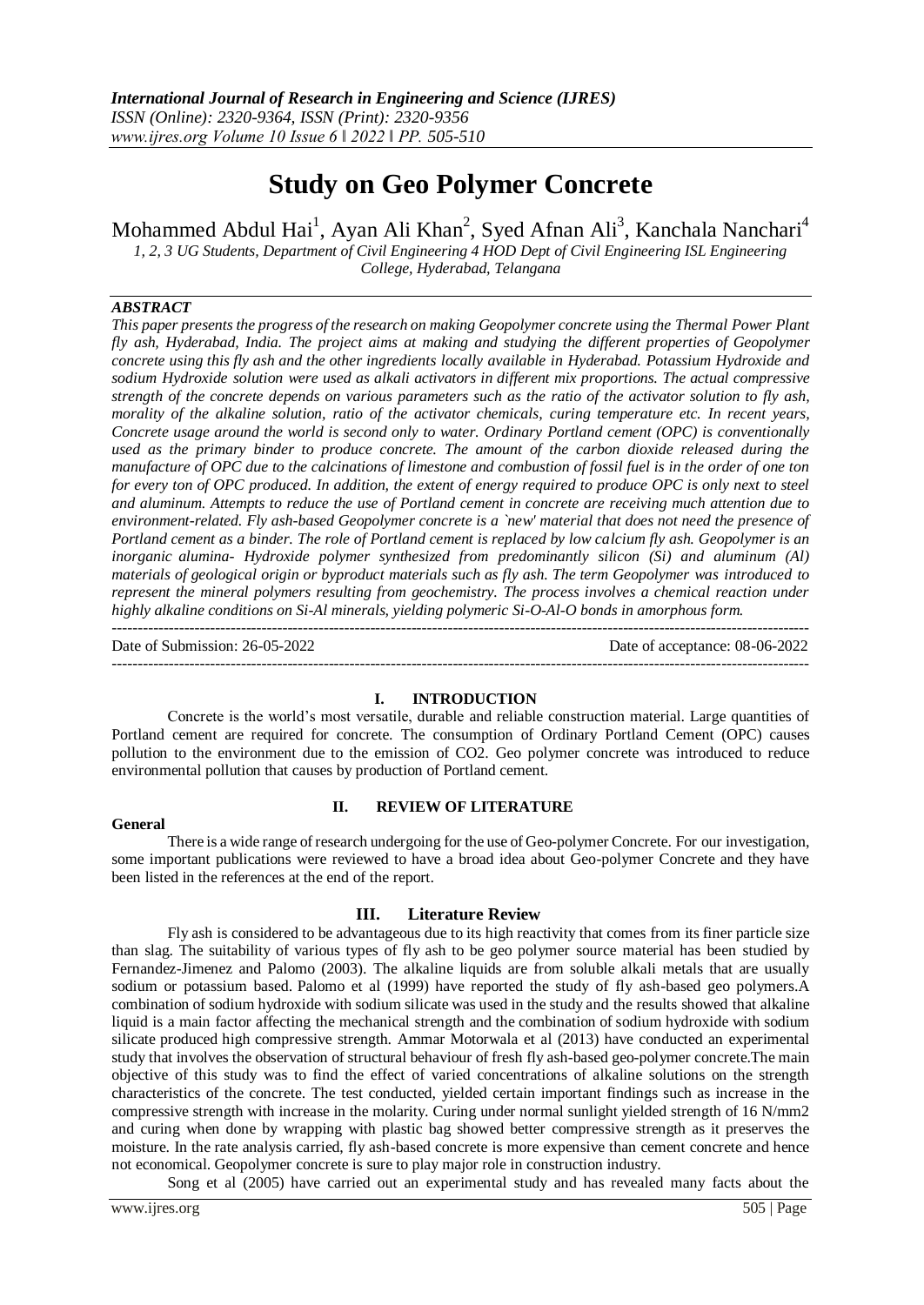resistance of geopolymer concrete to sulphate and chloride attack. It has been found that, after being exposed to sulphuric acid solution, fly ash based geopolymer concrete was structurally inert except development of some fine cracks on the surface whereas OPC concrete shows sign of severe damage.Olivia et al (2008) have investigated on the water penetrability of low calcium fly ash geo polymer concrete. The conclusion drawn is that fly ash geo polymer concrete exhibits low water absorption and sorptivity. Low water/binder ratio and a better grading are recommended in order to reduce the capillary porosity and the overall porosity of geo polymer concrete. Anurag Mishra et al (2008) have carried out an experimental study on the effect of concentration of alkaline liquid and curing time on strength and water 15 absorption of geo polymer concrete. XiaoluGuo ,Hushing Shi , Warren A. Dick(2009) they studied the compressive strength and micro structural characteristics of a class C fly ash geopolymer (CFAG) were studied. They concluded that a high compressive strength was obtained when the class C fly ash (CFA) was activated by the mixed alkali activator (sodium hydroxide and sodium silicate solution) with the optimum modulus viz., molar ratio of SiO2/Na2O of 1.5. When CFA is alkali activated the sphere seems to be attacked and broken due to the dissolution of alumina-silicate in the high pH alkali solution. Utilization of this fly ash in geo-polymer materials is a resource and energy saving process and it also indirectly reduces the emission of greenhouse gas CO2 released from cement manufacturing. This is beneficial for resource conservation and environmental protection. Smith Songpiriyakij, Teinsak Kubprasit, Chai Jaturapitakkul, Prinya Chindaprasirt (2010) they used Rice husk and bark ash as a source to partially replace.

## **Objective**

Our aim is to have an alternative binder instead of Cement in Concrete. The reason is during the production of cement, higher amounts of Carbon dioxide is released into atmosphere and causes global warming. In this respect Geopolymer concrete is produced by replacing cement with Geopolymer binder which consists of Flyash and alkaline liquids and also fine aggregate is replaced with quarry dust because it is most economical than fine aggregate.

## **IV. METHODOLOGY**

#### **Mix design of G40:**

```
\triangleright Assume density of aggregate as unit weight of concrete = 2400 kg/m3
```

$$
\triangleright
$$
 Mass of combined aggregate = 75-80% (assume 0.77%)

 $= 2400 \times 0.77\%$ 

 $=1848 \text{ kg/m}$ 3

Now, mass of combined aggregate  $= 1848 \text{ kg/m}3$ Mass of fly ash and alkaline liquid  $= 2400 - 1848$ 

 $=552$  kg/m3

- $\blacktriangleright$  Let us take alkaline liquid to fly ash ratio 0.4
- 
- Now mass of fly ash =  $(552/1=0.4)$  = 394.28 kg/m3<br>
Mass of alkaline liquid =  $552-394.28$  =  $157.21$  kg/m3 Mass of alkaline liquid  $= 552-394.28 = 157.21 \text{ kg/m}^3$
- Executive Let us consider the ratio of sodium hydroxide to sodium silicate as 2.5

 $\triangleright$  Now mass of sodium hydroxide solution

 $=(157.21)/(1+2.5)$  = 45.06 kg/m3

 $\triangleright$  Mass of sodium silicate solution = 157.21 – 45.06  $=112.64$  kg/m3

Now calculating the total amount of mass of water and mass ofsolidsin the sodium hydroxide and sodium silicate solution.

## **Sodium hydroxide NaOH:**

Considering 16M concentration, where in the solution consists of 44.4% of solids (pellets or flakes) and 63.5% of water.

Mass of solids =  $44.4/100 \times 45.6 = 20.00$ kg Mass of water =  $45.06 - 20.00 = 25.06$ 

Now calculating the total amount of mass of water and mass ofsolidsin the sodium hydroxide and sodium silicate solution.

## **Sodium hydroxide NaOH:**

Considering 16M concentration, where in the solution consists of 44.4% of solids (pellets or flakes) and 63.5% of water.

Mass of solids =  $44.4/100 \text{ x } 45.6 = 20.00 \text{kg}$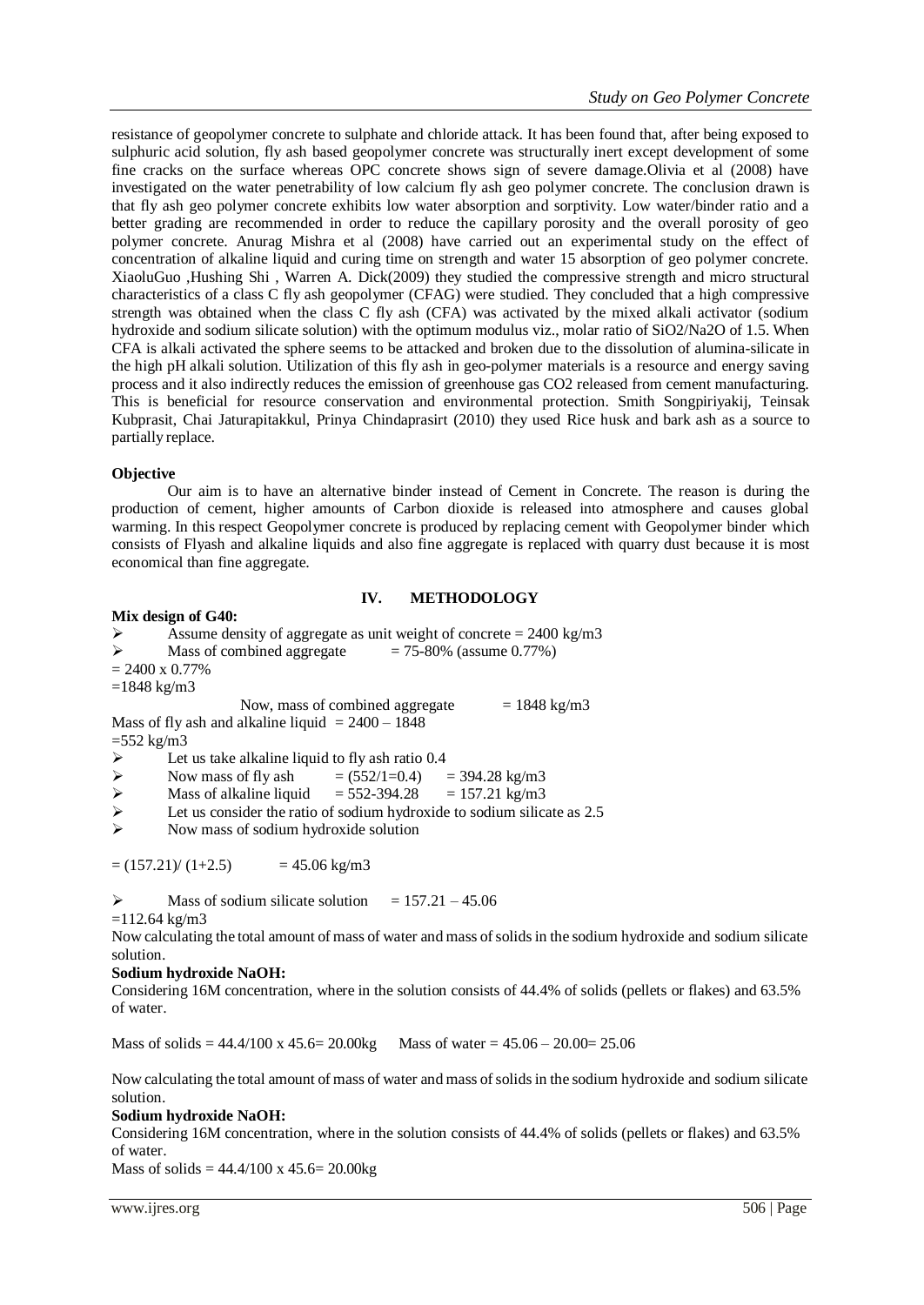Mass of water =  $45.06 - 20.00 = 25.06$ 

#### **Sodium silicate Na2sio3:**

The water content in the silicate solution in observed as 63.5%. So the mass of water  $= 63.5/100 \times 112.64 =$ 71.52kg.

Mass of solids =  $112.64 - 71.52 = 41.11$  kg

#### **Total Mass of Water:**

Mass of water in sodium hydroxide  $+$  mass of water in sodium silicate solution

 $= 25.60 + 71.52 = 96.58$  kg.

#### **Total Mass of Solids:**

Mass of solids in sodium hydroxide solution + Mass of solids in sodium silicate solution + mass of fly ash=  $20.00 + 41.11 + 394.28 = 455.39$  kg

Ratio of water to geo polymer solids ratio=  $96.58/455.39 = 0.21$ .

## **Preparation of alkaline liquid:**

NOTE: Molarity = moles of solute/liter of solution

In this project the compressive strength of geo-polymer concrete is examined for the mixes of varying molarities of Sodium hydroxide (8M, 10M, and 12M). The molecular weight of sodium hydroxide is 40. To prepare 8M i.e. 8 molar sodium hydroxide solution, 320g of sodium hydroxide flakes are weighed and they can be dissolved in distilled water to form 1 liter solution. For this, volumetric flask of 1 liter capacity is taken, sodium hydroxide flakes are added slowly to distilled water to prepare 1liter solution. The weights to be added to get required molarity are given in Table.3.

**Table.3.2** Weights of NaOH flakes

| <b>Required Molarity</b> | Weight in g. of Sodium hydroxide flakes |
|--------------------------|-----------------------------------------|
| 8Μ                       | 320                                     |
| 10M                      | 400                                     |
| 2M                       | 480                                     |

The sodium silicate solution and the sodium hydroxide solution were mixed together at least one day prior to use to prepare the alkaline liquid. On the day of casting of the specimens, the alkaline liquid was mixed together with the super plasticizer and the extra water (if any) to prepare the liquid component of the mixture.

## **Quantities of material:**

For mix 1 by fully replacement of M sand

**Table (a) 3.3**Quantities of material for M sand

| Materials                               | Cube  | Cylinder | Total |
|-----------------------------------------|-------|----------|-------|
| Fly ash                                 | 3.99  | 4.16     | 8.16  |
| Fine aggregate (M sand)                 | 6.54  | 6.85     | 13.39 |
| Coarse aggregate                        | 12.15 | 12.73    | 24.88 |
| Alkaline liquid<br>$=$ sodium hydroxide | 1.216 | 1.31     | 2.52  |
| +sodium silicate                        | 0.456 | 0.477    | 0.93  |

For mix 2 by fully replacement of natural sand

| Table (b)3.3 Quantities of material for natural sand |  |
|------------------------------------------------------|--|
|                                                      |  |

| <b>Materials</b>              | <b>Cube</b> | <b>Cvlinder</b> | Total |
|-------------------------------|-------------|-----------------|-------|
| Fly ash                       | 3.99        | 4.16            | 8.16  |
| Fine aggregate (natural sand) | 6.54        | 6.85            | 13.39 |
| Coarse aggregate              | 12.15       | 12.73           | 24.88 |
| Alkaline liquid               | 1.216       | ا د. ۱          | 2.52  |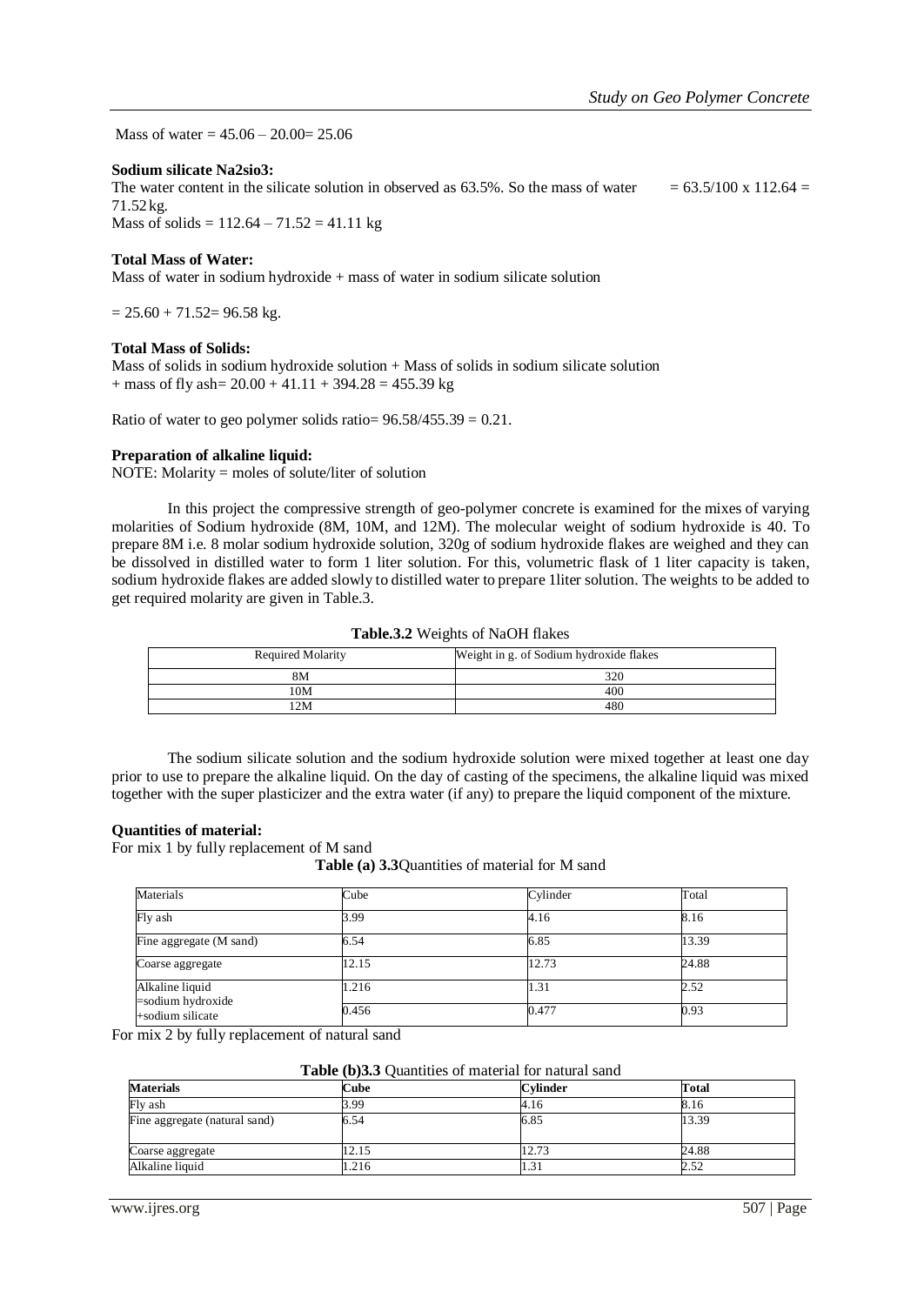| hydroxide                                 | $\sim$<br>400 | $- -$<br>v., | $\sim$<br>◡.ノ◡ |
|-------------------------------------------|---------------|--------------|----------------|
| $\sim$ $\sim$ $\sim$<br>:licate<br>$\sim$ |               |              |                |

#### **Coarse Aggregate:**

Coarse aggregates of sizes 12mm and 20mm having following properties taken from a local supplier are used in the present study. For geopolymer concrete, the fly ash and the aggregates were first mixed together in the Pan mixer for about 3 minutes. Then the alkaline liquid mixed with super plasticizer was then added with the dry mixers in the pan mixer itself

#### **Properties of Coarse Aggregate**

| <b>Property</b>         | <b>Coarse Aggregate</b> |                       |  |
|-------------------------|-------------------------|-----------------------|--|
|                         | 20 <sub>mm</sub>        | 12mm                  |  |
| <b>Fineness Modulus</b> | 8.14                    | 8.14                  |  |
| Specific gravity        | 2.87                    | 2.83                  |  |
| <b>Bulk Density</b>     | 1533.33 kg/m3           | $1517 \text{ kg/m}$ 3 |  |
| Percentage of voids     | 45.24%                  | 47.14%                |  |

#### **V. RESULTS AND ANALYSIS**

## **General: -**

In this Chapter, the test results are presented and discussed. The test results cover the effect of age on the compressive strength and tensile strength. Test specimens were made using geo polymer concrete Mixture-1 (m sand) and Mixture-2 (natural sand). The details of these mixtures, the manufacturing process, and the test details are mention in Chapter 3. Each test result plotted in the Figures or given in the Tables is the mean value of results obtained from at least three specimens.

#### **Effect of Age on Compressive Strength and split tensile strength:**

In order to study the effect of age on compressive strength. The specimens were cured in the oven (dry curing) for 24 hours at 60oC. The test results are presented in tables.

## **COMPRESSIVE STRENGTH**

Compressive strength

| Name of the mix | Compressive strength in $N/mm2$ of specimens Cured by |        |        |
|-----------------|-------------------------------------------------------|--------|--------|
|                 | 7days                                                 | 14davs | 28days |
| CС              |                                                       |        |        |
|                 | 18.6                                                  | 23.4   | 27     |
|                 | GP1 19.23                                             | 23.6   | 27.5   |
|                 |                                                       |        |        |
|                 | GP2 20.26                                             | 24.2   | 28.2   |
|                 | GP3 2                                                 | 25.2   | 29.4   |

#### **Workability Test**

| S.NO | Name of the Mix | Workbility in mm |
|------|-----------------|------------------|
|      | cc              | 65               |
|      | Gp1             | 75               |
|      | Gp1             | 82               |
|      | Gp1             | 92               |
|      |                 |                  |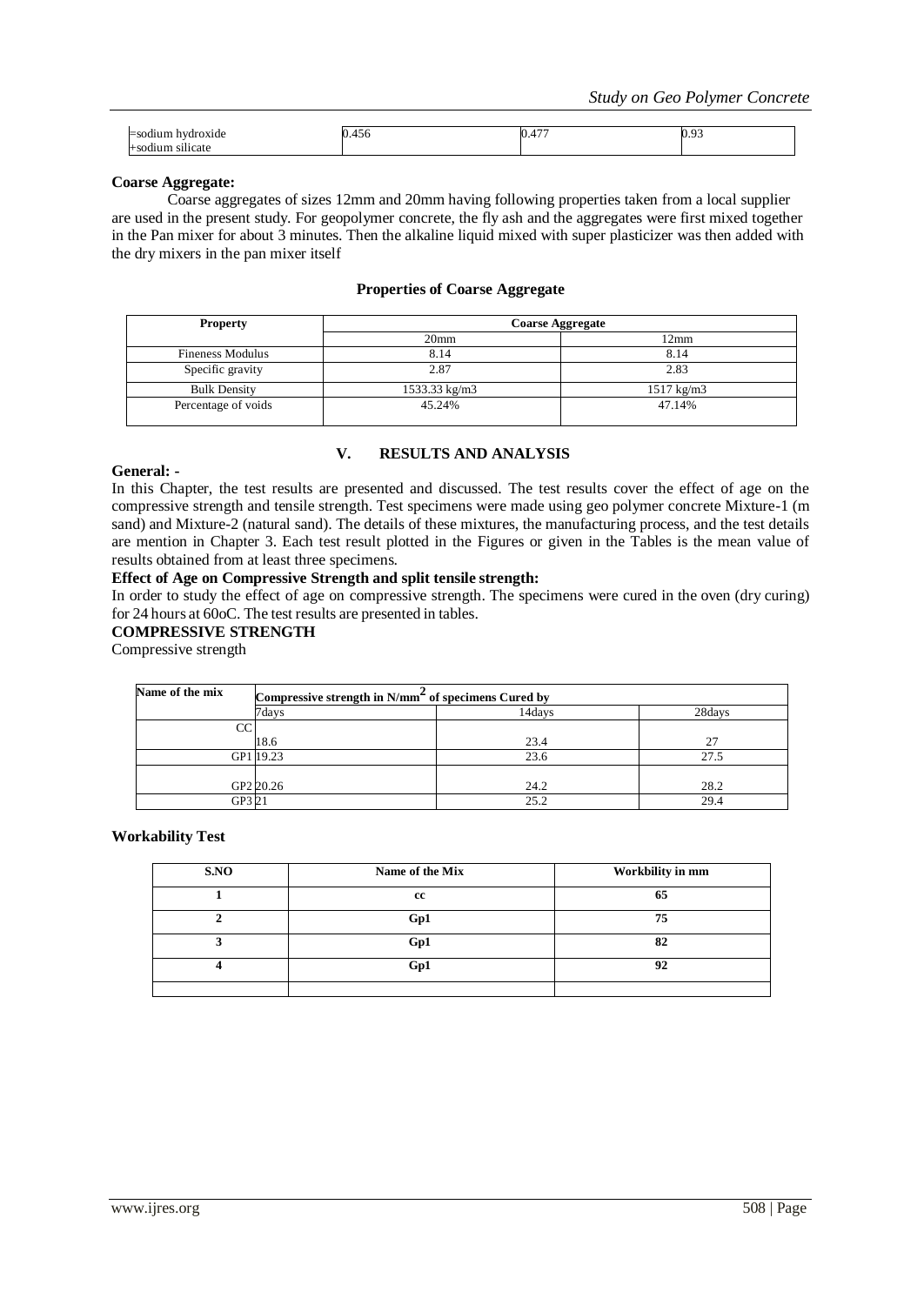

**Figure 6.3** Workability Test of specimen

#### **VI. Conclusion:**

Based on the experimental work reported in this study, the following conclusions are drawn Geo polymer concrete is a greater corrosion resistance. By using manufacture sand, high compressive and tensile strength are gained than the natural sand. Reducing the problem of Co2 and greenhouse gases which are affecting the global warming. Higher concentration (in terms of molar) of sodium hydroxide solution results in higher compressive strength of fly ash based on geo-polymer concrete.Longer curing time, in the range of 4 to 96 hours (4 days), produces higher compressive strength of fly ash &quarry dust based geo-polymer concrete. However, the increase in strength beyond 24 hours is not significant.The fresh fly ash-based geo-polymer concrete is easily handled up to 120 minutes without any sign of setting and without any degradation in the compressive strength.The mix GP3 gives higher compressive strength, as it has high molarity of NaOH. we Observe that the compressive strength is increased with the increase in the molarity of the sodium hydroxide.After three days of curing the increase the compressive strength is not sufficient.The geo-polyemer concrete shall be effeviely used for the beam coloumn junction of the reinforced concrete structure.Geopolymer concrete shall also be used in the Infrastructure works.In addition to that fly ash shall be effectively used and hence no landfills are required to dump the fly ash

#### **REFERENCES**

- [1]. Davidovits, J. and Sawyer, J.L. Early high-strength mineral polymer. US Patent4,509,985, 1985, filed February 22, 1984. The first commercial geopolymer cementwas coined Pyrament 2000™ designed for repair and patching operations.
- [2]. Gimeno, D., Davidovits, J., Marini, C., Rocher, P., Tocco, S., Cara, S., Diaz, N., Segura,C. and Sistu, G. Development of silicatebased cement from glassy alkaline volcanic rocks: interpretation of preliminary data related to chemical- mineralogical composition of geologic raw materials. Paper in Spanish, Bol. Soc. Esp. Cerám. Vidrio, 42, 2003, pp. 69–78. [Results from the European Research Project GEOCISTEM (1997), Cost Effective Geopolymeric Cements For Innocuous Stabilisation of Toxic Elements, Final Technical Report, April 30, 1997, Brussels, Project funded by the European Commission, Brite-Euram BE- 7355-93, Jan. 1, 1994 to Feb. 28, 1997].
- [3]. Palomo, A.; Grutzeck, M.W. and Blanco, M.T. Alkali-activated fly ashes: A Cement for the future. Cement Concrete Res, 29, 1999, pp. 1323–1329.
- [4]. GEOASH (2004–2007), The GEOASH project was carried out with a financial grant from the Research Fund for Coal and Steel of the European Community, contract number RFC-CR04005. It involves: Antenucci D., ISSeP, Liège, Belgium; Nugteren H. and Butselaar-Orthlieb V., Delft University of Technology, Delft, The Netherlands; Davidovits J., CordiGéopolymère Sarl, Saint-Quentin, France; Fernández-Pereira C. and Luna Y., University of Seville, School of Industrial Engineering, Sevilla, Spain; Izquierdo and M., Querol X., CSIC, Institute of Earth Sciences Jaume Almera, Barcelona, Spain.
- [5]. Izquierdo, M.; Querol, X.; Davidovits, J.; Antenucci, D.; Nugteren, H. and Fernández-Pereira, C. Coal fly ash-based geopolymers: microstructure and metal leaching. Journal of Hazardous Materials, 166, 2009, pp. 561–566